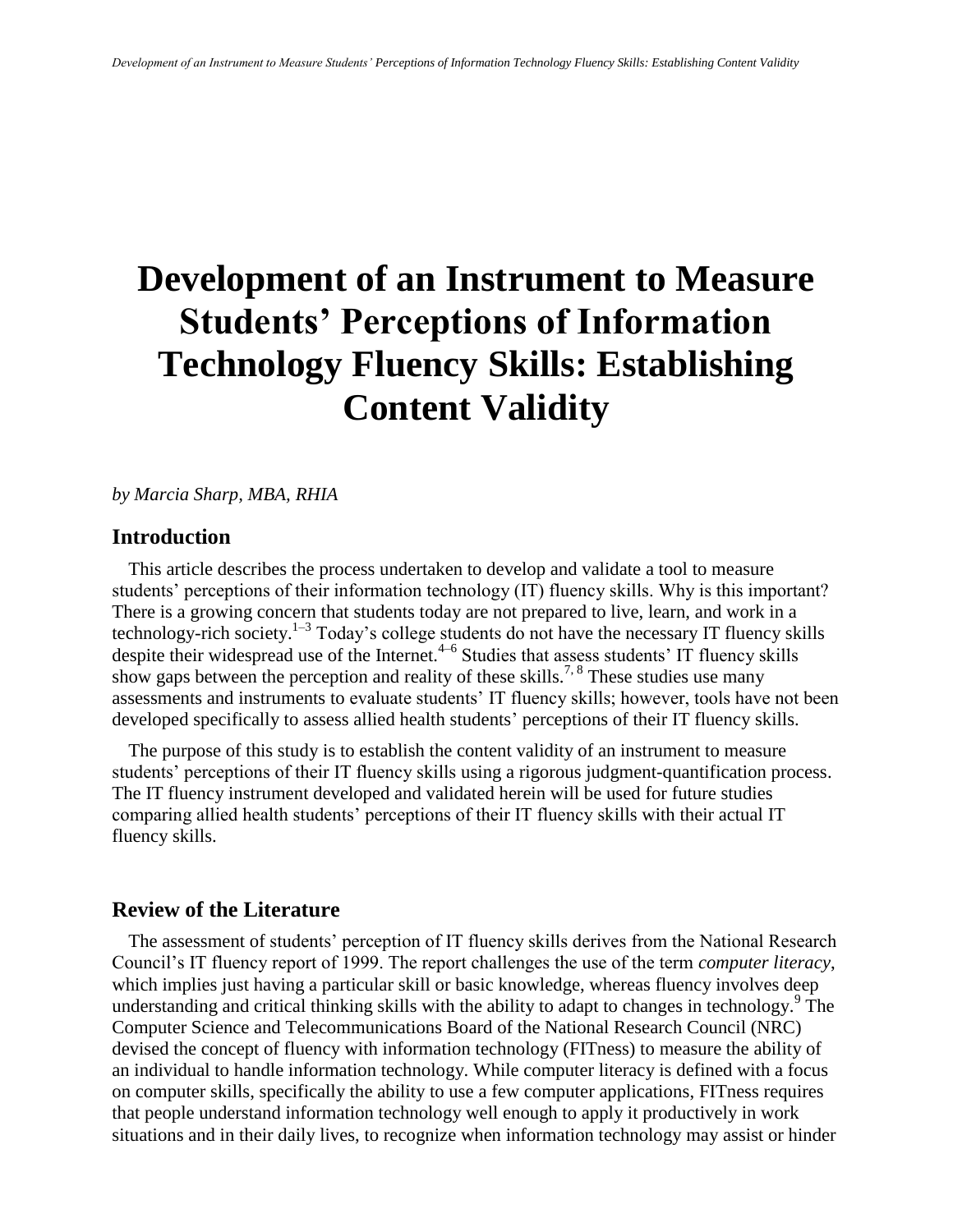the achievement of goals, and to adapt to changes in and the advancement of information technology.<sup>10, 11</sup>

FITness requires three kinds of knowledge: contemporary skills, foundational concepts, and intellectual capabilities.<sup>12</sup> Contemporary skills, the ability to use today's computer applications, enable an individual to apply information technology immediately.<sup>13, 14</sup> Contemporary skills are an essential component of job readiness. Foundational concepts explain the how and why of information technology. Foundational concepts are defined as the ability to understand the basic principles of computers, networks, and information systems.<sup>15, 16</sup> Intellectual capabilities are the higher-level thinking skills needed to apply information technology in complex and sustained situations. For instance, the ability to identify where errors exist in a database and solve such problems requires more than just the ability to enter data into a database. Also, the ability to understand the changing technology industry allows an intellectually capable individual to investigate alternatives to antiquated products and processes. Intellectual capabilities empower people to manipulate the medium to their advantage and to handle unintended and unexpected problems.<sup>17, 18</sup> Because foundational concepts, intellectual capabilities, and contemporary skills are essential to the IT fluency concept, they serve as the three constructs from which this tool was developed. Although many assessment instruments exist to measure students' IT fluency skills, no studies have been undertaken in the field of allied health, more specifically health information management.

## **Methodology**

#### *Overview*

Content validity is an essential step in the development of new empirical measuring devices because it represents a beginning mechanism for linking abstract concepts with observable and measurable indicators.<sup>19</sup> Lynn (1986) describes content validation as a two-step process beginning with the developmental stage and ending with the judgment-quantification process.<sup>20</sup> Stage one of the process, the development stage, requires a comprehensive review of the literature to identify content for the instrument and establish relevant domains. In this study, the literature review identified approximately 30 to 40 articles on the subject of information technology fluency. After the literature was reviewed and the items were constructed, the entire instrument was developed with instructions and scoring guidelines.

The second stage, judgment-quantification, occurs when a panel of experts, working independently, evaluates the instrument and rates items of relevance according to the content domain.<sup>21</sup> In addition, item content and clarity, as well as overall instrument comprehensiveness, are evaluated in this stage. Berk (1990) suggests that expert panel members evaluate how representative the items are of the content domain.<sup>22</sup> As part of this process, expert panel members should be asked to provide revisions for items that are not consistent with conceptual definitions.<sup>23</sup> Clarity of items is another element for content experts to evaluate.<sup>24</sup> Finally, the instrument should be evaluated, as a whole, for overall comprehensiveness. As Grant and Davis (1997) note, "This step is necessary because an instrument may have acceptable interrater agreement, but still not cover the content domain."<sup>25</sup>

When measuring content validity, it is necessary to utilize a quantitative measure, the content validity index  $(CVI)$ . <sup>26–28</sup> The CVI is calculated by tallying the results of the expert reviewers. The degree to which the expert panelists agree on the relevance determines whether the items are relevant or irrelevant. A Likert-type scale is used to determine relevance. Items that are irrelevant are scored with a 1, items that are somewhat relevant are scored with a 2, items that are quite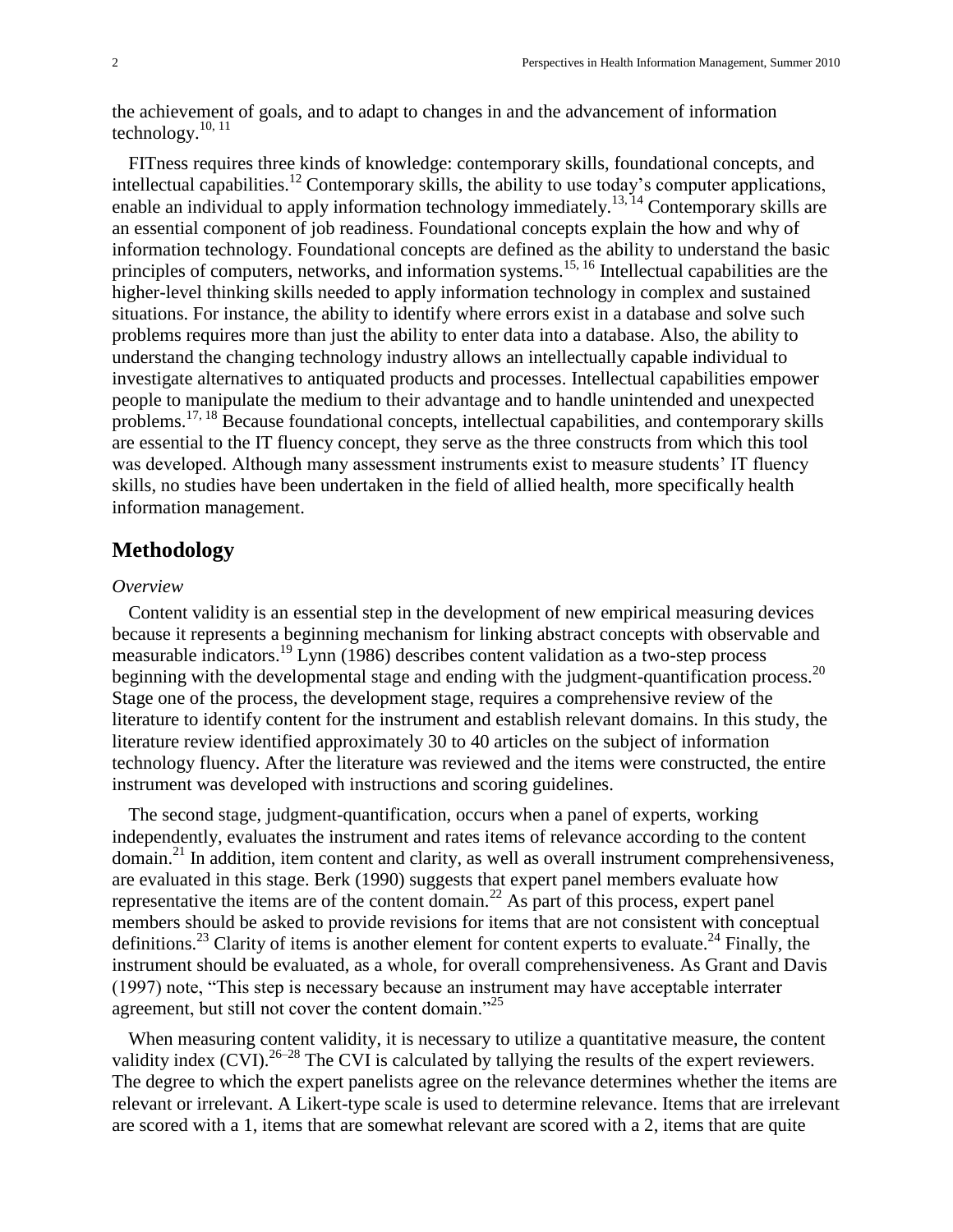relevant are scored with a 3, and items that are highly relevant are scored with a 4. Only items scored 3 and 4 are considered relevant and thus are used to calculate the actual CVI.

#### *Instrument*

This research required the drafting of a Perceptual IT Fluency Skills Student Survey for use with allied health students. Before information was gathered, local Institutional Review Board (IRB) approval was obtained from the University of Memphis and the University of Tennessee Health Science Center. During the summer and fall of 2009, information on IT fluency and establishing content validity was gathered. Instruments and information from various sources were reviewed, and draft survey items were created. The draft survey included measures of students' perceptions of their IT fluency skills based on their contemporary skills, foundational concepts, and intellectual capabilities. The contemporary skills section was composed of eight multiple choice questions related to the student's ability to set up a computer, use a word processor to create a document, use technology to find information, or create a spreadsheet. The foundational concepts portion contained six multiple-choice questions that focus on the student's knowledge of computer operations, networks, and e-mail. The intellectual capabilities section included five multiple-choice questions to elicit the student's ability to manage computer problems, adapt to new technology, and communicate concepts.

#### *Sample*

A panel of experts was used to validate the draft Perceptual IT Fluency Skills Student Survey. The content validation process described by Lynn (1986) was used.<sup>29</sup> A panel of experts including allied health educators and health information managers was asked to participate in the process of validating the instrument for content validity to measure allied health students' perceptions of their IT fluency skills based on the NRC definition of IT fluency. The panel of experts was selected based on their knowledge of information technology, their chosen profession within the health information field, and their having at least five years of experience monitoring and assessing students' IT fluency skills. The members consisted of individuals from education and private healthcare entities and were selected because of their involvement in developing programs for teaching information technology skills to allied health students.

According to Lynn (1986), no more than 10 panel members should be used.<sup>30</sup> This panel consisted of seven members: three educators and four healthcare professionals. Educators held the rank of assistant professor or above, and the healthcare professionals were a director of clinical information systems, a director of health information management, a manager of veteran services, and a senior systems analyst. All panel members contacted agreed to evaluate the instrument and provide feedback. All feedback from the experts was received within two months of initial contact.

#### *Data Collection*

A cover letter explaining the purpose of the instrument; literature defining IT fluency concepts such as contemporary skills, foundational concepts, and intellectual capabilities; and instructions on how to complete the rating form were e-mailed to the panel of experts in November 2009. The researcher made a follow-up phone call to the experts to verbally explain the process and to ensure understanding of the process. The panel was asked to judge the items for clarity, relevance, and item content using a 1-to-4 scale as described above. The members were asked to provide suggestions for any revisions or changes needed. The Content Validity Setup designed by Lynn (1986) was used as a model for this task.<sup>31</sup>

After all correspondence was received regarding content validity for each item, a focus group was held to evaluate the instrument for overall comprehensiveness. Six of the seven panel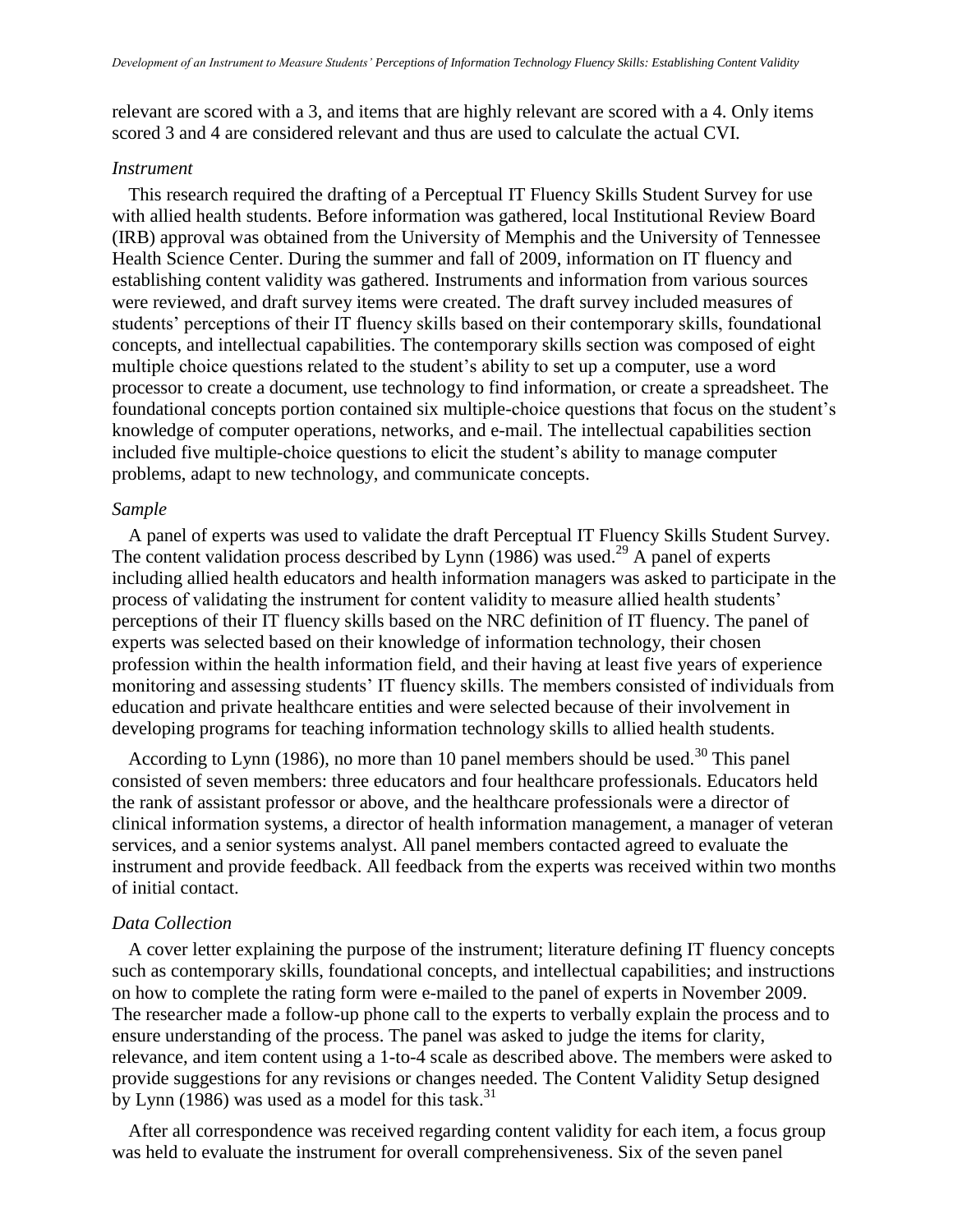members participated in the focus group. The objective of the focus group was to reach consensus on the overall comprehensiveness of the instrument, that is, to determine whether the experts felt the instrument measured what it was intended to measure.

### **Findings**

The calculation or proportion that is sufficient for determining content validity agreement was explored in the literature. A CVI of 0.70 represents average agreement; 0.80, adequate agreement; and 0.90, good agreement.<sup>32,33</sup> According to Lynn (1986), when there are six or more judges, the CVI should be no lower than  $0.78$  for an item to be judged acceptable.<sup>34</sup> A CVI of 1.00 indicates 100 percent agreement between raters. A CVI was calculated for each item (see Table 1) and for the overall instrument.

Results from the panel of experts yielded a 0.87 overall content validity index. Six items had a CVI below 0.78 and were deleted from the instrument. Two experts suggested minor revisions regarding the clarity or wording of the items, and those revisions were incorporated into the instrument. One expert suggested that the word "connected" be defined in question 5 under contemporary skills (this question was subsequently deleted from the survey draft because its CVI was below 0.78). Another expert suggested that the word "system" be changed to "application" in question 7 of the contemporary skills category (also subsequently deleted). Once all items had been evaluated and all changes were made, the revised instrument was sent to the panel of experts to evaluate the overall instrument.

The focus group discussed the instrument for overall comprehensiveness. None of the experts suggested additional content or changes at this time. The CVI for the revised instrument (which can be found in Appendix A) was 1.00. Based on the CVI for each item as well as that for the overall instrument, it is believed that the instrument contains questions relevant to students' perceptions of their IT fluency skills.

## **Conclusion**

Content validity is a critical step in the selection and administering of an instrument. The twostep method used in this study, consisting of a developmental stage and a judgmentquantification stage, required a comprehensive literature review, item creation, and agreement from a specific number of experts about the items' and the entire instrument's validity. Seven experts were asked to identify omitted areas and to suggest areas for improvement, and these revisions were made. The process used to determine content validity proved to offer consistency, rigor, and structure to the instrument development. High CVI scores were generated for those items judged relevant to the content domain as well as for the overall instrument. The results support the content validity of this instrument as a tool for measuring students' perceived information technology (IT) fluency skills.

Marcia Sharp, MBA, RHIA, is an assistant professor in the College of Allied Health Sciences at the University of Tennessee Health Science Center in Memphis, TN.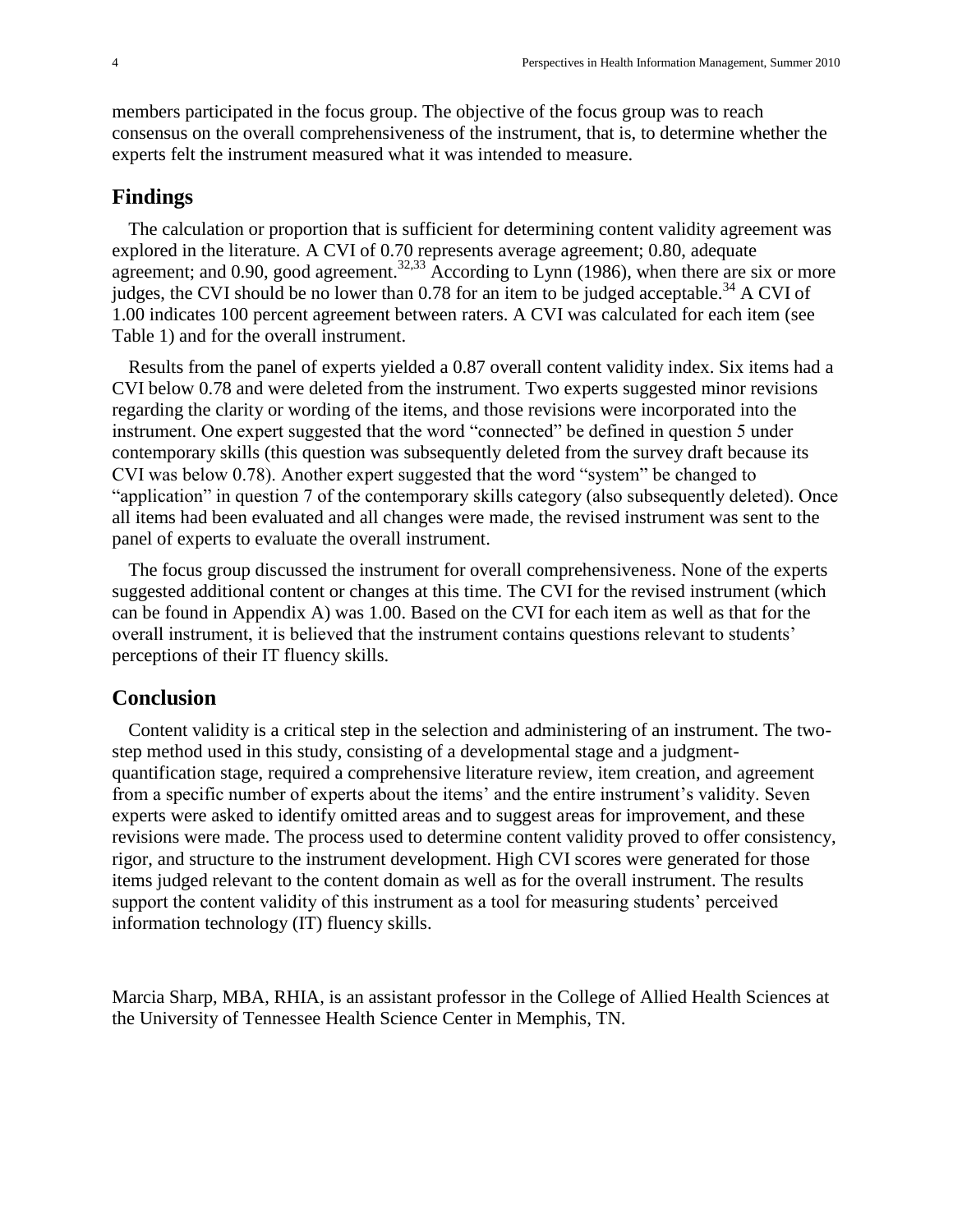# **Notes**

- 1. Dougherty, J., N. Kock, C. Sandas, and R. Aiken. "Teaching the Use of Complex IT in Specific Domains: Developing, Assessing and Refining a Curriculum Development Framework." *Education and Information Technologies* 7, no. 2 (2002): 137–54.
- 2. Educational Testing Service. *Succeeding in the 21st Century: What Higher Education Must Do to Address the Gap in Information and Communication Technology Proficiencies.* 2003. Available at<http://www.ets.org/ictliteracy/succeeding1.html> (accessed October 12, 2009).
- 3. Salaway, G., and J. B. Caruso. "Students and Information Technology in Higher Education." *EDUCAUSE Center for Applied Research* 6 (2007): 1–124.
- 4. Hilberg, S. "Fluency with Information and Communication Technology: Assessing Undergraduate Students." Doctoral dissertation, Wilmington College, 2007.
- 5. Katz, I. "Beyond Technical Competence: Literacy in Information and Communication Technology." *Educational Technology* 45, no. 6 (2005): 44–47.
- 6. Resnick, M. "Rethinking Learning in the Digital Age." In G. Kirkman (Editor), *The Global Information Technology Report 2001–2002: Readiness for the Networked World.* New York: Oxford University Press, 2002.
- 7. McEuen, S. F. "How Fluent with Information Technology Are Our Students?" *Educause Quarterly* 4 (2001): 8–17. Available at<http://www.educause.edu/ir/library/pdf/eqm0140.pdf> (accessed October 18, 2009).
- 8. Stone, J., and E. Madigan. "Inconsistencies and Disconnects." *Communications of the ACM*  50, no. 4 (2007): 76–79.
- 9. National Research Council Computer Science and Telecommunications Board. *Being Fluent with Information Technology*. Washington, DC: National Academy Press, 1999.
- 10. Lin, H. "Fluency with Information Technology." *Government Information Quarterly* 17, no. 1 (2000): 69–76.
- 11. National Research Council Computer Science and Telecommunications Board. *Being Fluent with Information Technology*.
- 12. Ibid.
- 13. Dougherty, J., N. Kock, C. Sandas, and R. Aiken. "Teaching the Use of Complex IT in Specific Domains: Developing, Assessing and Refining a Curriculum Development Framework."
- 14. National Research Council Computer Science and Telecommunications Board. *Being Fluent with Information Technology*.
- 15. Dougherty, J., N. Kock, C. Sandas, and R. Aiken. "Teaching the Use of Complex IT in Specific Domains: Developing, Assessing and Refining a Curriculum Development Framework."
- 16. National Research Council Computer Science and Telecommunications Board. *Being Fluent with Information Technology*.
- 17. Dougherty, J., N. Kock, C. Sandas, and R. Aiken. "Teaching the Use of Complex IT in Specific Domains: Developing, Assessing and Refining a Curriculum Development Framework<sup>"</sup>
- 18. National Research Council Computer Science and Telecommunications Board. *Being Fluent with Information Technology*.
- 19. Wynd, C. A., B. A. Schmidt, and M. A. Schaefer. "Two Quantitative Approaches for Estimating Content Validity." *Western Journal of Nursing Research* 25, no. 5 (2003): 508– 18.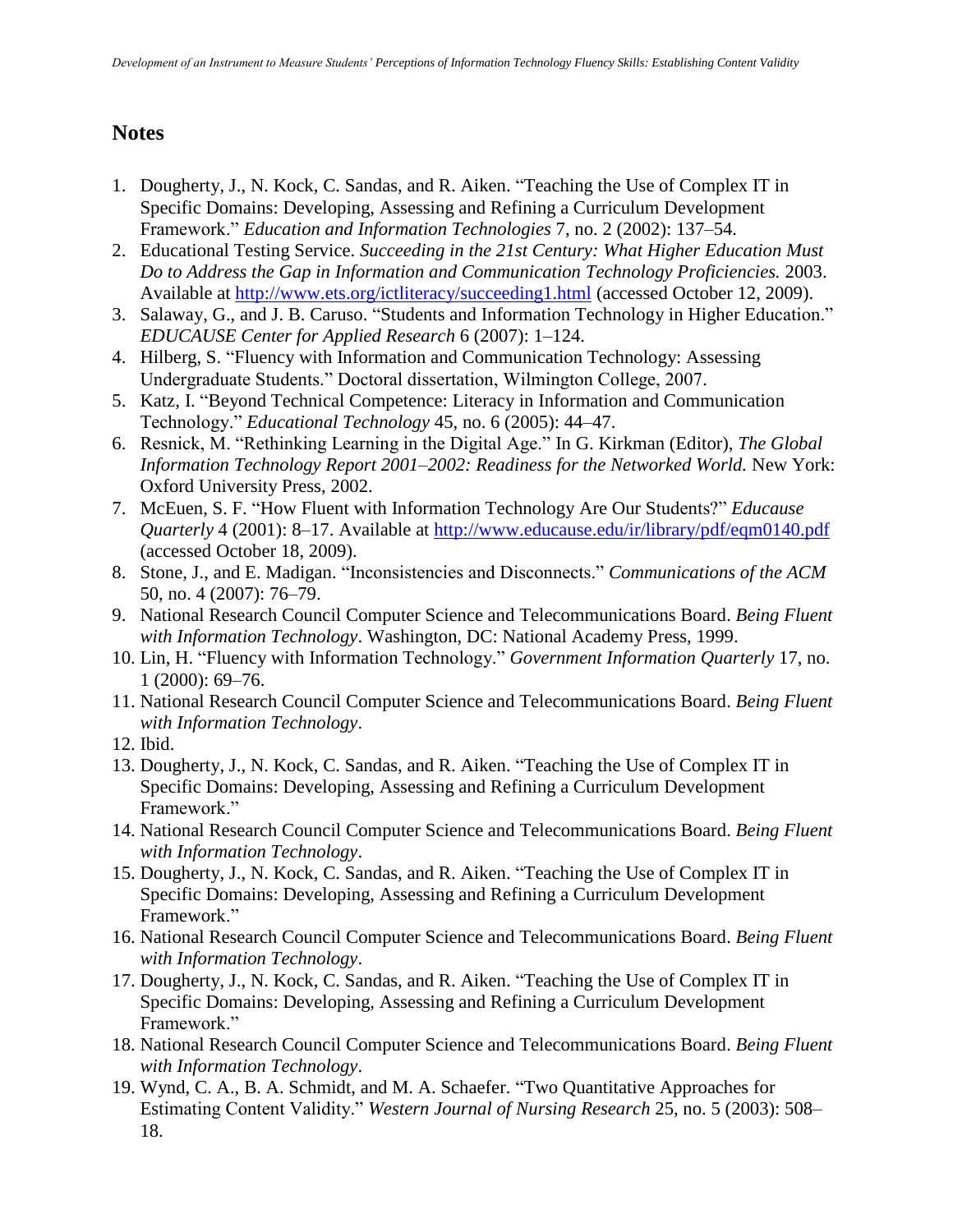- 20. Lynn, M. "Determination and Quantification of Content Validity." *Nursing Research* 35 (1986): 382–85.
- 21. Ibid.
- 22. Berk, R. "Importance of Expert Judgment in Content-Related Validity Evidence." *Western Journal of Nursing Research* 12 (1990): 659–71.
- 23. Lynn, M. "Determination and Quantification of Content Validity."
- 24. DeVillis, R. F. *Scale Development: Theory and Applications*. Newbury Park, CA: Sage, 1991.
- 25. Grant, J. S., and L. Davis. "Selection and Use of Content Experts for Instrument Development." *Research in Nursing & Health* 20 (1997): 271.
- 26. Anders, R. L., J. S. Tomai, R. M. Clute, and T. Olson. "Development of a Scientifically Valid Coordinated Care Path." *Journal of Nursing Administration* 27 (1997): 45–52.
- 27. Summers, S. "Establishing the Reliability and Validity of a New Instrument: Pilot Testing." *Journal of Post Anesthesia Nursing* 8 (1993): 124–27.
- 28. Wynd, C. A., B. A. Schmidt, and M. A. Schaefer. "Two Quantitative Approaches for Estimating Content Validity."
- 29. Lynn, M. "Determination and Quantification of Content Validity."
- 30. Ibid.
- 31. Ibid.
- 32. Ibid.
- 33. Wynd, C. A., B. A. Schmidt, and M. A. Schaefer. "Two Quantitative Approaches for Estimating Content Validity."
- 34. Lynn, M. "Determination and Quantification of Content Validity."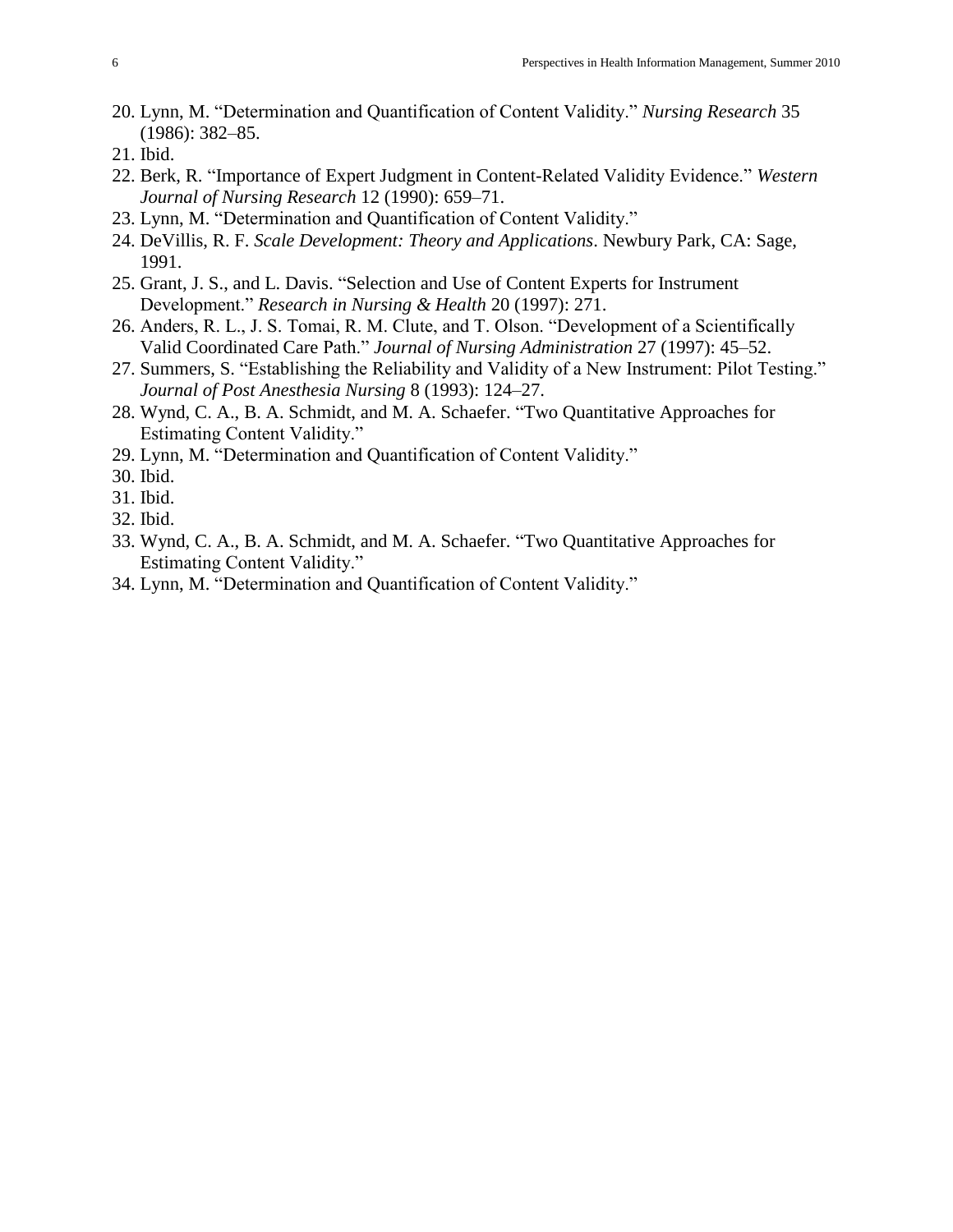# **Table 1**

| Item No.       | Rater<br>$\mathbf{1}$     | Rater<br>$\boldsymbol{2}$ | Rater<br>$\mathbf{3}$     | Rater<br>$\overline{\mathbf{4}}$ | Rater<br>5                | Rater<br>6                | Rater<br>7                | <b>CVI</b> |
|----------------|---------------------------|---------------------------|---------------------------|----------------------------------|---------------------------|---------------------------|---------------------------|------------|
| Contemporary   |                           |                           |                           |                                  |                           |                           |                           |            |
| Skills         |                           |                           |                           |                                  |                           |                           |                           |            |
| $\mathbf{1}$   | $\mathbf X$               | X                         | X                         | $\boldsymbol{0}$                 | $\boldsymbol{0}$          | $\mathbf X$               | X                         | 0.71       |
| $\overline{2}$ | $\mathbf X$               | X                         | $\mathbf X$               | $\boldsymbol{\mathrm{X}}$        | X                         | $\overline{0}$            | $\boldsymbol{\mathrm{X}}$ | 0.86       |
| $\overline{3}$ | $\boldsymbol{\mathrm{X}}$ | X                         | X                         | $\boldsymbol{\mathrm{X}}$        | $\mathbf X$               | $\mathbf X$               | X                         | 1.00       |
| $\overline{4}$ | $\mathbf X$               | X                         | $\mathbf X$               | $\boldsymbol{0}$                 | $\mathbf X$               | $\mathbf X$               | $\boldsymbol{\mathrm{X}}$ | 0.86       |
| 5              | $\mathbf X$               | $\boldsymbol{\mathrm{X}}$ | $\mathbf X$               | $\boldsymbol{0}$                 | $\boldsymbol{0}$          | $\boldsymbol{0}$          | $\boldsymbol{\mathrm{X}}$ | 0.57       |
| 6              | $\mathbf X$               | $\mathbf X$               | $\mathbf X$               | $\boldsymbol{0}$                 | $\mathbf X$               | $\mathbf X$               | X                         | 0.86       |
| $\overline{7}$ | $\boldsymbol{\mathrm{X}}$ | X                         | $\mathbf X$               | $\boldsymbol{0}$                 | $\boldsymbol{0}$          | $\mathbf X$               | $\mathbf X$               | 0.71       |
| 8              | $\mathbf X$               | X                         | X                         | $\mathbf X$                      | $\mathbf X$               | $\mathbf X$               | $\boldsymbol{\mathrm{X}}$ | 1.00       |
| Foundational   |                           |                           |                           |                                  |                           |                           |                           |            |
| Concepts       |                           |                           |                           |                                  |                           |                           |                           |            |
| 9              | $\mathbf X$               | X                         | $\mathbf X$               | $\mathbf X$                      | $\mathbf X$               | $\boldsymbol{0}$          | X                         | 0.86       |
| 10             | $\mathbf X$               | $\boldsymbol{\mathrm{X}}$ | $\mathbf X$               | $\boldsymbol{0}$                 | $\mathbf X$               | X                         | $\mathbf X$               | 0.86       |
| 11             | $\mathbf X$               | X                         | $\mathbf X$               | $\boldsymbol{0}$                 | $\mathbf X$               | $\mathbf X$               | $\boldsymbol{\mathrm{X}}$ | 0.86       |
| 12             | $\mathbf X$               | $\boldsymbol{\mathrm{X}}$ | $\mathbf X$               | $\boldsymbol{0}$                 | $\boldsymbol{0}$          | $\mathbf X$               | $\boldsymbol{\mathrm{X}}$ | 0.86       |
| 13             | $\boldsymbol{\mathrm{X}}$ | $\mathbf X$               | $\mathbf X$               | $\boldsymbol{0}$                 | $\boldsymbol{0}$          | $\mathbf X$               | $\boldsymbol{0}$          | 0.57       |
| 14             | $\mathbf X$               | X                         | $\mathbf X$               | $\boldsymbol{0}$                 | $\boldsymbol{0}$          | $\mathbf X$               | $\boldsymbol{\mathrm{X}}$ | 0.71       |
| Intellectual   |                           |                           |                           |                                  |                           |                           |                           |            |
| Capabilities   |                           |                           |                           |                                  |                           |                           |                           |            |
| 15             | $\mathbf X$               | X                         | X                         | $\mathbf X$                      | X                         | $\mathbf X$               | $\mathbf X$               | 1.00       |
| 16             | $\mathbf X$               | $\boldsymbol{X}$          | $\mathbf X$               | $\mathbf X$                      | $\mathbf X$               | $\mathbf X$               | $\mathbf X$               | 1.00       |
| 17             | $\mathbf X$               | $\mathbf X$               | $\mathbf X$               | $\boldsymbol{\mathrm{X}}$        | $\mathbf X$               | $\mathbf X$               | $\mathbf X$               | 1.00       |
| 18             | $\mathbf X$               | $\mathbf X$               | $\mathbf X$               | $\mathbf X$                      | $\mathbf X$               | $\mathbf X$               | $\mathbf X$               | 1.00       |
| 19             | X                         | $\mathbf X$               | $\boldsymbol{\mathrm{X}}$ | $\boldsymbol{\mathrm{X}}$        | $\mathbf X$               | $\mathbf X$               | $\boldsymbol{\mathrm{X}}$ | 1.00       |
| 20             | $\mathbf X$               | X                         | $\mathbf X$               | $\mathbf X$                      | $\mathbf X$               | $\mathbf X$               | $\boldsymbol{\mathrm{X}}$ | 1.00       |
| 21             | X                         | $\boldsymbol{\mathrm{X}}$ | $\mathbf X$               | $\boldsymbol{0}$                 | $\boldsymbol{0}$          | $\boldsymbol{0}$          | $\overline{0}$            | 0.43       |
| 22             | X                         | $\boldsymbol{\mathrm{X}}$ | $\boldsymbol{\mathrm{X}}$ | $\mathbf X$                      | X                         | X                         | $\boldsymbol{\mathrm{X}}$ | 1.00       |
| 23             | $\mathbf X$               | $\mathbf X$               | $\mathbf X$               | $\boldsymbol{0}$                 | $\boldsymbol{\mathrm{X}}$ | $\boldsymbol{\mathrm{X}}$ | $\boldsymbol{\mathrm{X}}$ | 0.86       |
| 24             | $\mathbf X$               | $\mathbf X$               | $\mathbf X$               | $\mathbf X$                      | $\mathbf X$               | $\mathbf X$               | $\mathbf X$               | 1.00       |
| 25             | $\mathbf X$               | $\mathbf X$               | $\mathbf X$               | $\mathbf X$                      | $\mathbf X$               | $\mathbf X$               | $\mathbf X$               | 1.00       |
| 26             | $\mathbf X$               | $\mathbf X$               | $\mathbf X$               | $\mathbf X$                      | $\mathbf X$               | $\mathbf X$               | $\mathbf X$               | 1.00       |
| 27             | $\mathbf X$               | $\mathbf X$               | $\mathbf X$               | $\boldsymbol{0}$                 | $\mathbf X$               | $\mathbf X$               | $\mathbf X$               | 0.86       |
| 28             | $\mathbf X$               | $\mathbf X$               | $\mathbf X$               | $\mathbf X$                      | $\mathbf X$               | $\mathbf X$               | $\mathbf X$               | 1.00       |
| 29             | $\mathbf X$               | $\mathbf X$               | $\mathbf X$               | $\boldsymbol{0}$                 | $\mathbf X$               | $\mathbf X$               | $\mathbf X$               | 0.86       |
| Overall CVI    |                           |                           |                           |                                  |                           |                           |                           | 0.87       |

Content Validity Index (CVI) of Survey Items

*Note*: X indicates items of relevance.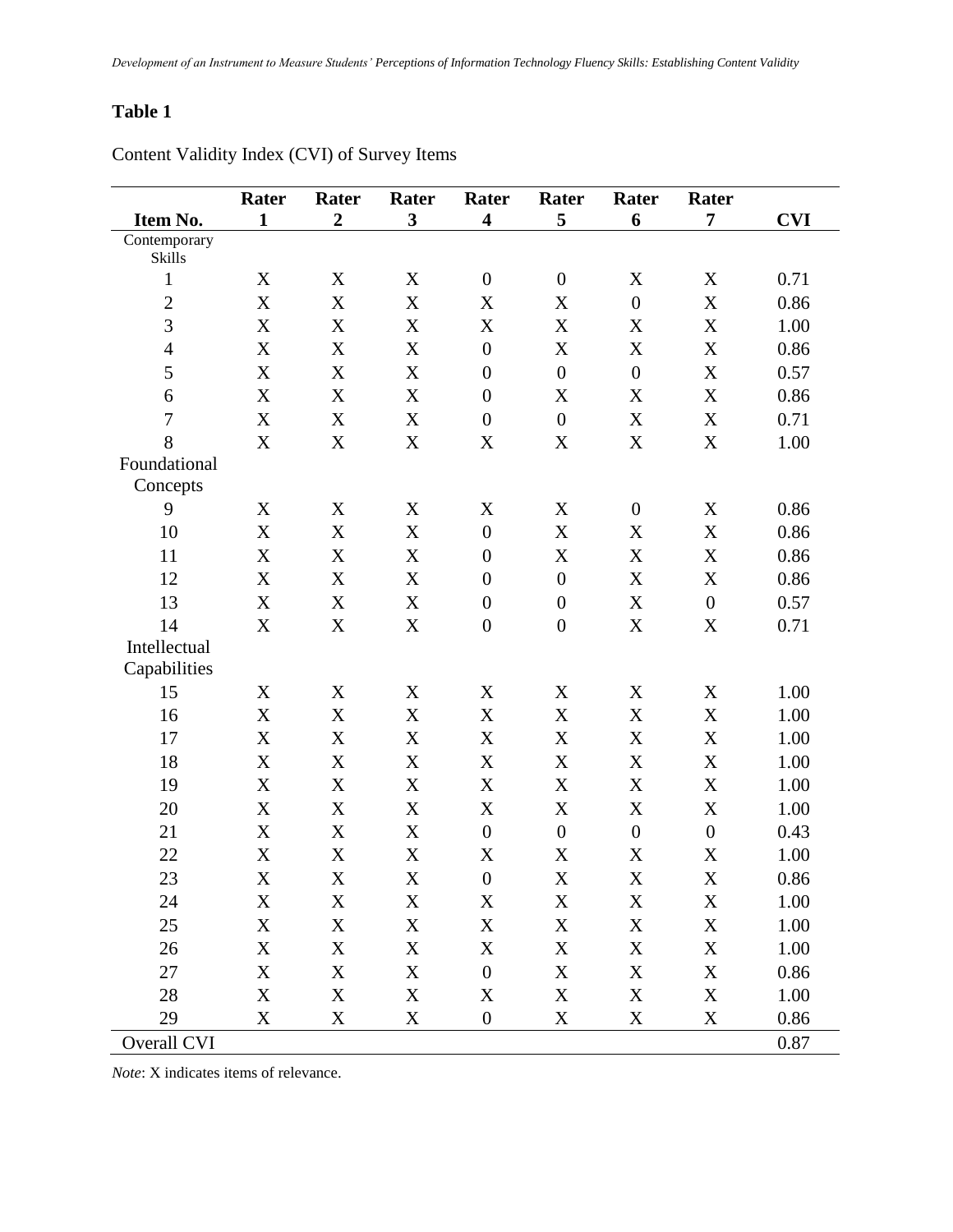# **Appendix A**

Perceptual IT Fluency Skills Student Survey: Final Draft for Expert Panel Evaluation of Content Relevance

| Statement                                                              | Content Relevance (please circle or highlight                           |
|------------------------------------------------------------------------|-------------------------------------------------------------------------|
|                                                                        | your choice)                                                            |
| Contemporary Skills: ability to use today's                            |                                                                         |
| computer applications, enable people to                                |                                                                         |
| apply information technology immediately.                              |                                                                         |
| Participants will answer these questions as                            |                                                                         |
| no knowledge, some knowledge, average                                  |                                                                         |
| knowledge, expert knowledge.                                           |                                                                         |
| 1. When it comes to using basic operating                              | $1 = not$ relevant                                                      |
| system features, I consider myself to have                             | $2 =$ somewhat relevant                                                 |
|                                                                        | $3$ = quite relevant but needs minor revisions<br>$4 =$ highly relevant |
| Suggestions for changes:                                               |                                                                         |
| 2. When it comes to using a software program                           | $1 = not$ relevant                                                      |
| to create a text document, I consider myself to                        | $2 =$ somewhat relevant                                                 |
| have $\_\_\_\$ .                                                       | $3$ = quite relevant but needs minor revisions                          |
|                                                                        | $4 =$ highly relevant                                                   |
| Suggestions for changes:                                               |                                                                         |
| 3. When it comes to using a graphics or art                            | $1 = not$ relevant                                                      |
| package to create illustrations, slides, or image-                     | $2 =$ somewhat relevant                                                 |
| based expression of ideas, I consider myself to                        | $3$ = quite relevant but needs minor revisions                          |
| have $\_\_\_\$ .                                                       | $4 =$ highly relevant                                                   |
|                                                                        |                                                                         |
| Suggestions for changes:<br>4. When it comes to using a spreadsheet to | $1 = not$ relevant                                                      |
| model simple processes of financial tables, I                          | $2 =$ somewhat relevant                                                 |
| consider myself to have ______.                                        | $3$ = quite relevant but needs minor revisions                          |
|                                                                        | $4 =$ highly relevant                                                   |
| Suggestions for changes:                                               |                                                                         |
| 5. When it comes to using instructional                                | $1 = not$ relevant                                                      |
| materials to learn how to use a new application                        | $2 =$ somewhat relevant                                                 |
| or features, I consider myself to have ______.                         | $3$ = quite relevant but needs minor revisions                          |
|                                                                        | $4 =$ highly relevant                                                   |
| Suggestions for changes:                                               |                                                                         |
| Foundational concepts: basic principles and                            |                                                                         |
| ideas of computers, networks, and                                      |                                                                         |
| information. Participants will answer these                            |                                                                         |
| questions as strongly disagree, disagree,                              |                                                                         |
| neutral, agree, strongly agree.                                        |                                                                         |
| 1. I can explain how a computer operates.                              | $1 = not$ relevant                                                      |
|                                                                        | $2 =$ somewhat relevant                                                 |
| Suggestions for changes:                                               | $3$ = quite relevant but needs minor revisions                          |
|                                                                        | $4 =$ highly relevant                                                   |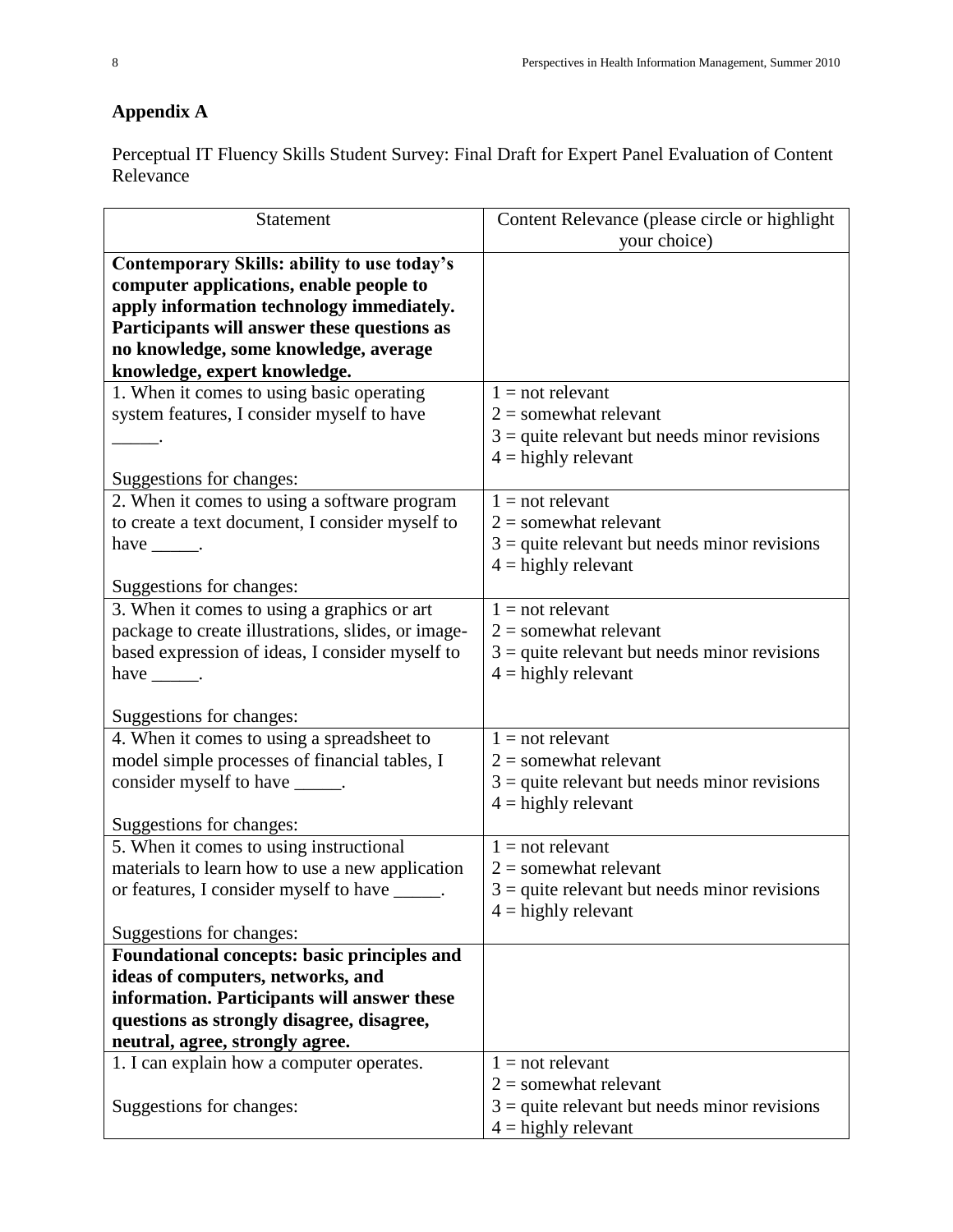|                                                  | $1 = not$ relevant                             |
|--------------------------------------------------|------------------------------------------------|
| 2. I can identify a computer hardware problem.   |                                                |
|                                                  | $2 =$ somewhat relevant                        |
| Suggestions for changes:                         | $3$ = quite relevant but needs minor revisions |
|                                                  | $4 =$ highly relevant                          |
| 3. I can identify a computer software problem.   | $1 = not$ relevant                             |
|                                                  | $2 =$ somewhat relevant                        |
| Suggestions for changes:                         | $3$ = quite relevant but needs minor revisions |
|                                                  | $4 =$ highly relevant                          |
| 4. I can define computer storage.                | $1 = not$ relevant                             |
|                                                  | $2 =$ somewhat relevant                        |
| Suggestions for changes:                         | $3$ = quite relevant but needs minor revisions |
|                                                  | $4 =$ highly relevant                          |
| Intellectual capabilities: the ability to apply  |                                                |
| information technology in complex and            |                                                |
| sustained situations fosters more abstract       |                                                |
| thinking about information and its               |                                                |
| manipulation. Participants will answer these     |                                                |
| questions as strongly disagree, disagree,        |                                                |
| neutral, agree, strongly agree.                  |                                                |
| 1. If something went wrong with my computer      |                                                |
| or a computer I was using, I would likely:       |                                                |
| Ignore the problem                               | $1 = not$ relevant                             |
|                                                  | $2 =$ somewhat relevant                        |
| Suggestions for changes:                         | $3$ = quite relevant but needs minor revisions |
|                                                  | $4 =$ highly relevant                          |
|                                                  | $1 = not$ relevant                             |
| Troubleshoot the problem myself                  | $2 =$ somewhat relevant                        |
|                                                  |                                                |
| Suggestions for changes:                         | $3$ = quite relevant but needs minor revisions |
|                                                  | $4 =$ highly relevant                          |
| Find a way to work around the problem            | $1 = not$ relevant                             |
|                                                  | $2 =$ somewhat relevant                        |
| Suggestions for changes:                         | $3$ = quite relevant but needs minor revisions |
|                                                  | $4 =$ highly relevant                          |
| Use online support and/or knowledge bases to     | $1 = not$ relevant                             |
| solve the problem                                | $2 =$ somewhat relevant                        |
|                                                  | $3$ = quite relevant but needs minor revisions |
| Suggestions for changes:                         | $4 =$ highly relevant                          |
| Use printed reference manuals to identify and    | $1 = not$ relevant                             |
| solve the problem                                | $2 =$ somewhat relevant                        |
|                                                  | $3$ = quite relevant but needs minor revisions |
| Suggestions for changes:                         | $4 =$ highly relevant                          |
| Ask a friend or family member for help           | $1 = not$ relevant                             |
|                                                  | $2 =$ somewhat relevant                        |
| Suggestions for changes:                         | $3$ = quite relevant but needs minor revisions |
|                                                  | $4 =$ highly relevant                          |
| 2. I can easily learn new software applications. | $1 = not$ relevant                             |
|                                                  | $2 =$ somewhat relevant                        |
| Suggestions for changes:                         | $3$ = quite relevant but needs minor revisions |
|                                                  | $4 =$ highly relevant                          |